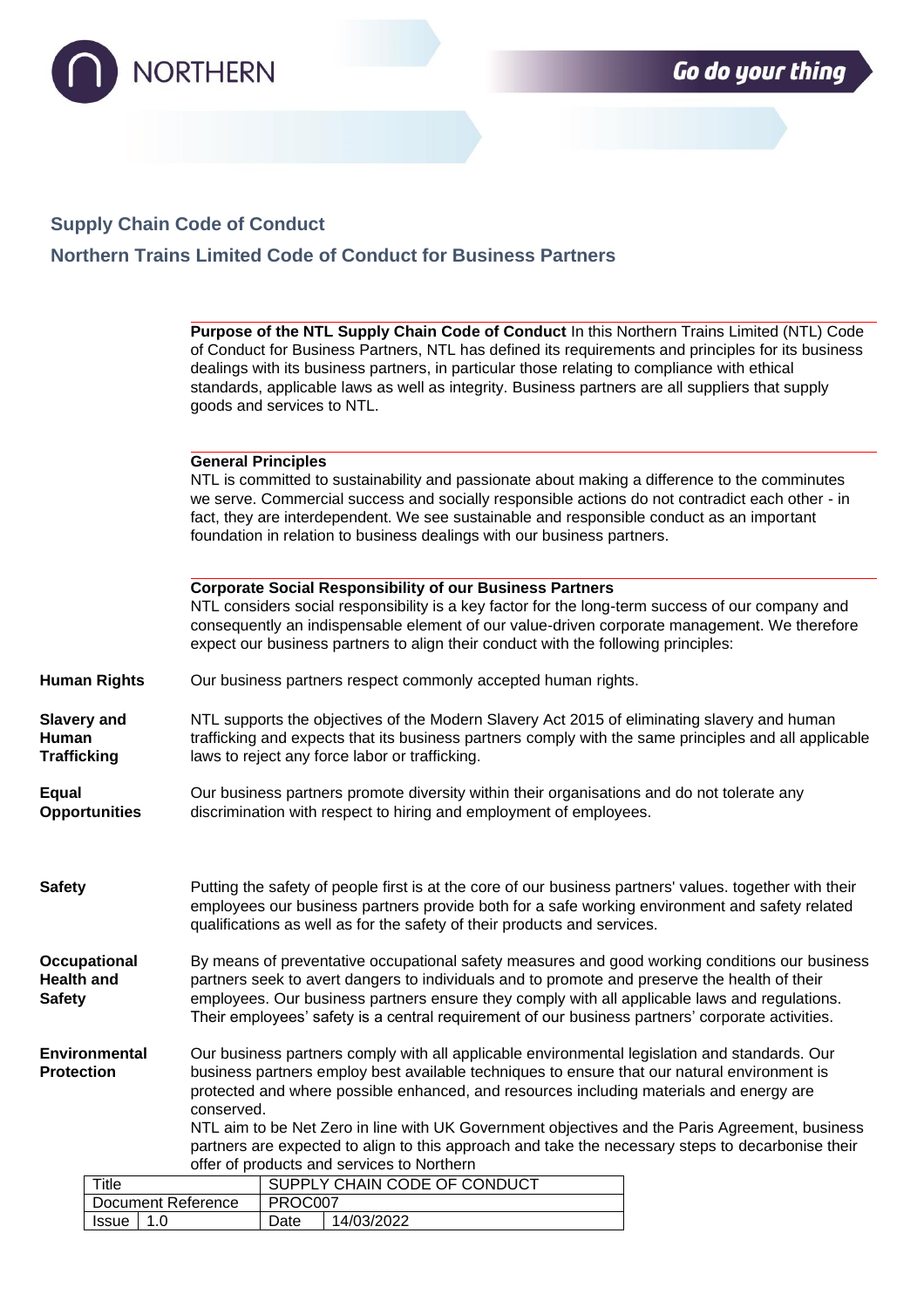

| <b>Labour and</b><br>Employment<br><b>Conditions</b>                                                                                             | Applicable laws and agreements with their social partners are respected by our business partners.<br>Our business partners remunerate their employees adequately.                                                                                                      |  |  |  |  |  |
|--------------------------------------------------------------------------------------------------------------------------------------------------|------------------------------------------------------------------------------------------------------------------------------------------------------------------------------------------------------------------------------------------------------------------------|--|--|--|--|--|
| <b>Data Protection</b>                                                                                                                           | Our business partners comply with all applicable laws for the protection of personal data,<br>particularly of employees, business partners and customers.                                                                                                              |  |  |  |  |  |
|                                                                                                                                                  | <b>Anti-Corruption</b><br>NTL does not tolerate any form of corruption, canvassing or collusion and other unfair business<br>practices. Transparency and openness are essential requirements for NTL.                                                                  |  |  |  |  |  |
| <b>Corruption</b><br>Our business partners should not tolerate any form of corruption and bribery and should comply<br>with all applicable laws. |                                                                                                                                                                                                                                                                        |  |  |  |  |  |
| <b>Consultants /</b><br>Agents /<br><b>Brokers</b>                                                                                               | Any remuneration paid to consultants, agents, brokers and/or other intermediaries must not serve to<br>provide business partners, customers and other third parties with unfair advantages.                                                                            |  |  |  |  |  |
| <b>Avoidance of</b><br><b>Conflicts of</b><br><b>Interest</b>                                                                                    | Our business partners avoid conflicts of interest that may lead to corruption risks.                                                                                                                                                                                   |  |  |  |  |  |
| <b>Invitations and</b><br><b>Gifts</b>                                                                                                           | In connection with their business activities for NTL, our business partners accept invitations only or<br>grant invitations only if they are appropriate, not in anticipation of any improper benefits in return or<br>any other preferential treatment.               |  |  |  |  |  |
| <b>Behavior</b><br>towards Public<br><b>Officials</b>                                                                                            | Our business partners do not tolerate any form of unlawful tangible and intangible benefits<br>(including their offering) to public officials or persons comparable to these (irrespective of whether<br>these are made directly or indirectly through third parties). |  |  |  |  |  |
| <b>Political Parties</b>                                                                                                                         | Any unlawful tangible and intangible benefits of any kind to political parties, their representatives or<br>to holders of public offices or candidates for political offices will also not be tolerated by our<br>business partners.                                   |  |  |  |  |  |
| Donations /<br><b>Sponsoring</b>                                                                                                                 | Donations are only made on a voluntary basis by our business partners and not in anticipation of<br>any consideration in return. Sponsoring of individuals, groups or organisations will not be used in<br>order to obtain unlawful business advantages.               |  |  |  |  |  |
| <b>Money</b><br>Laundering                                                                                                                       | Our business partners take appropriate measures to prevent money laundering in their<br>organisations.                                                                                                                                                                 |  |  |  |  |  |
| Corporate<br><b>Criminal</b><br><b>Offence</b>                                                                                                   | Our business partners take appropriate measures to comply with the Criminal Finances act and<br>have proactive controls in place to ensure they or their partners do not facilitate tax evasion.                                                                       |  |  |  |  |  |

## **Conduct of our Business Partners in Competition**

| Title              |     | SUPPLY CHAIN CODE OF CONDUCT |            |  |
|--------------------|-----|------------------------------|------------|--|
| Document Reference |     | PROC007                      |            |  |
| <b>Issue</b>       | 1.0 | Date                         | 14/03/2022 |  |